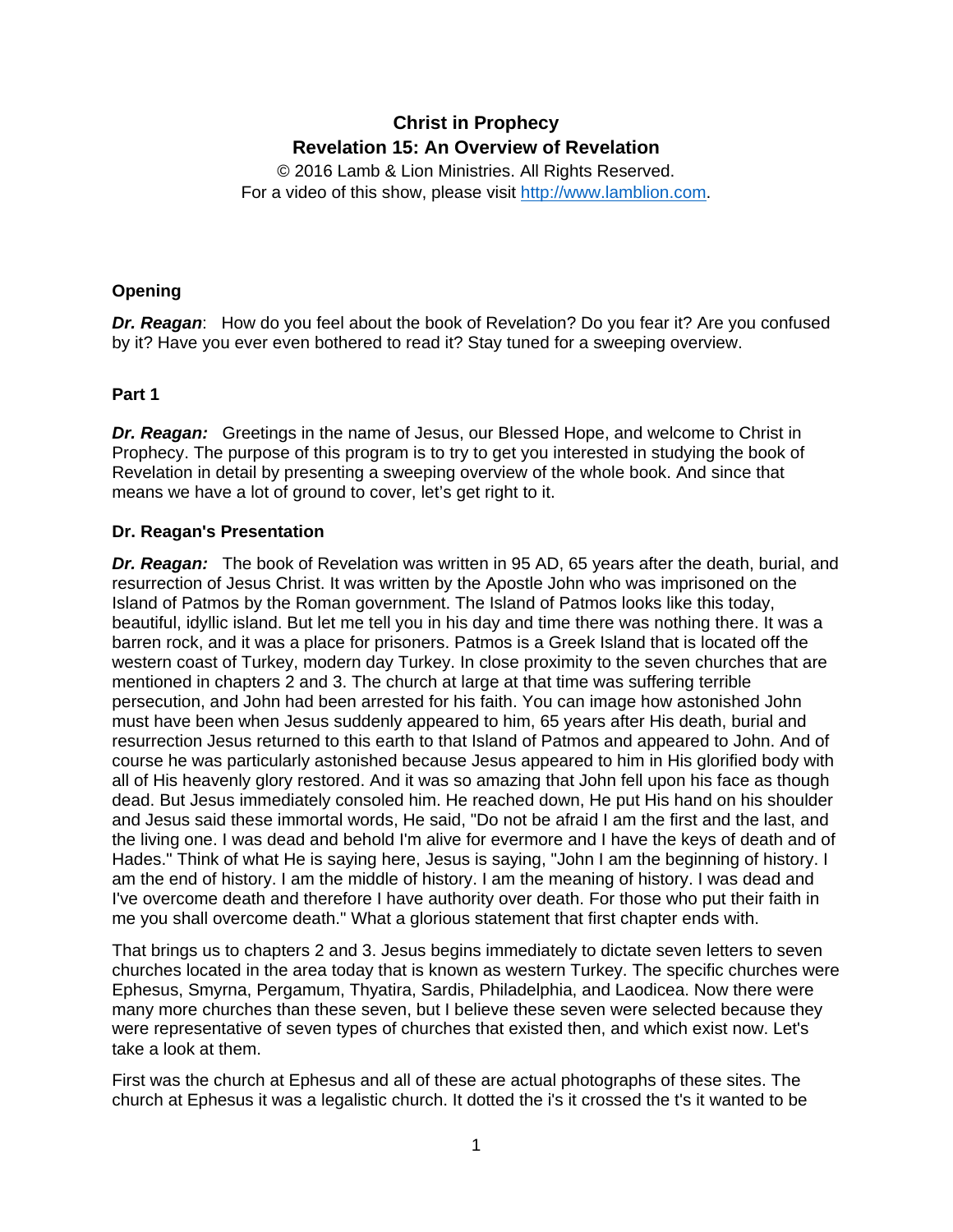certain about doctrine. But in the process of focusing upon doctrine it had lost its first love, it had taken its eyes off Jesus. Then came the church at Smyrna it was a church that Jesus had nothing critical to say of. It was the church that was suffering terrible persecution. Then the church at Pergamum it was the opposite of the church at Ephesus. The church at Ephesus was concerned about doctrine, the church at Pergamum was a liberal church it could care less about doctrine and it was willing to welcome anyone into its fellowship. The church at Thyatira was a pagan and cultic church that was Christian in name only. The church at Sardis was a church that had a reputation for being alive but in reality it was dead. But there was then the wonderful church at Philadelphia, the church was an alive church, it had a great zeal for the Lord. And therefore it was a church that was meriting an open door for evangelism. And finally perhaps the saddest of all the church at Laodicea was a worldly, apathetic church, enamored with its own importance, and bored by the call to evangelism.

Now, in addition to representing seven types of churches that existed then, and which exist now I also believe the seven churches are prophetic of seven periods of church history during which one of the seven types would predominate. All were present during these periods of Church history but one predominated. Let me show you what I'm talking about. The church at Ephesus seems to be representative of the Apostolic Age from 30-100 when the Church was focused upon doctrinal issues like: How do you organize a church? How does a church run? How is it ruled? What are the basic doctrines and so forth? And began to get its eyes off of the Founder of the Church the Lord Jesus Christ.

Then came the Church at Smyrna the martyr church. This was the period from 100-312 when the Church was terribly persecuted and Christians were fed to the lions. And Christians were crucified all over the Roman Empire. By the year 312 the Emperor Constantine converted to Christianity and made it the religion of the Empire. That sounded good but it was one of the worst things that ever happened to the Church because the moment he declared it to be the religion of the empire, all of the pagan priests of the Roman Empire simply took off their pagan symbols, put on Christian symbols and kept doing what they had been doing beforehand. So, the Church began to be corrupted from the inside out.

Then came the Pergamum period, the Apostate Church from 312 to 590, 590 being the time of the Proclamation of the Infallibility of the Pope. It was during this time that the Church became an apostate Church as Babylonian practices and all kinds of heathen and pagan practices came into the Church.

The next period Thyatira was the pagan period from 590 to 1517 the Church became very pagan. In fact so pagan that by 1517 it was selling salvation to the highest bidder. And that is when Martin Luther said, "Enough is enough, is enough." He nailed his Thesis on the door and said, "Let's get back to the Bible."

And we moved into that period from 1517 to 1700 when the Church seemed to be alive. When Protestant denominations like the Church of England, Presbyterian Church and all these various different denominations began to develop and they were getting back to the Bible. And it looked like it was an alive Church, but in reality it was a dead Church because every one of them immediately got in bed with some emperor, some ruler, some state in order to be protected from persecution. And when the Church gets in bed with the state it is always the Church that is corrupted. And so the Reformation stopped short of going as far as it should have in terms of returning to the Word of God. For example there was no return to the literal interpretation of Bible prophecy during the Reformation period. So, there was a reputation of alive, but it was dead.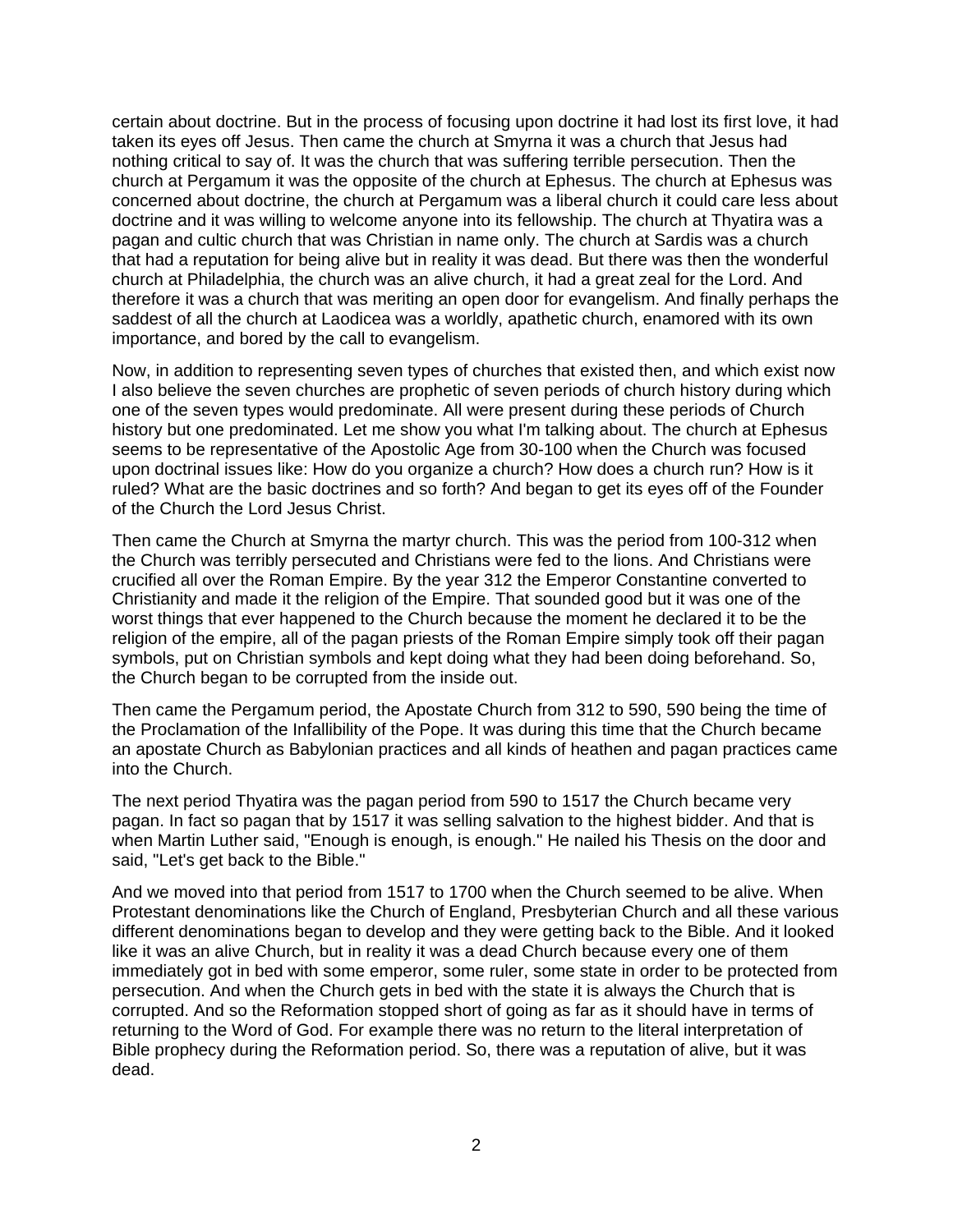Then we come to the Philadelphia Church the alive church from 1700 to 1900 we began-- Christian Churches in Europe began to translate the Bible into many different languages. They began to send missionaries out all over the world. And for the next 200 years the Church grew like it had never grown before.

But as the 20th Century began we moved into that final period the Laodicean period, the Church apathetic. What happened was that the School of German Criticism, Higher Criticism developed. It came across the channel into England, destroyed the Church of England. Then jumped over the Atlantic Ocean into the United States. And today the result of that German School of Higher Criticism is that probably 80% of all the seminaries in America today, if not more than that teach that this Book is not the inspired Word of God, but that this Book if man's search for God, and therefore full of myth, legend, and superstition. And we are going right down the same path in this country that occurred in England. We are about 100 years behind them but we are right in the path of the Church becoming more, and more apostate because we have an apathetic Church enamored with its own importance and bored to death by the call to evangelism.

Well the best summary of these letters I've ever read in my life was a summary I found written by John Stott the great British Evangelical. He wrote a book called, "An Introduction to the New Testament." And when he got to the book of Revelation he summed up these letters in three statements, the best summary I've ever seen. He said, "Here's what Jesus was saying to the Church: To a sinful church: I know: Repent! To a doubtful Church: I have conquered: Believe! And to a faithful church: I am coming soon: Endure!" Three summary words: repent, believe, endure. That pretty well sums up the seven letters to the seven churches.

The suffering Church in 95 AD desperately needed a second touch from the risen Lord Jesus Christ. And these letters made it a point that He knew about their plight, and He was concerned about their plight, that He cared for them. They also drove home the fact that He was going to be faithful to that promise He made, that the gates of Hades will not prevail against my Church. The Church will survive. The Church will be victorious.

That brings us to chapter 4 and 5. At this point in the book of Revelation John saw a door open in Heaven and he was raptured up to the very Throne Room of God. One of the most glorious visions in all the book of Revelation. Just as he was taken out of this world before being given the vision of the Great Tribulation. I think that we can view his snatching away as symbolic of the Rapture of the Church before the Tribulation begins. John begins to describe the Throne Room of God as one of constant worship. He points out that the throne itself is circled by a rainbow to symbolize God's faithfulness. And the throne is one of blazing light to symbolize God's holiness. There are 24 elders who appear to symbolize the raptured Church. There are seven lamps of fire that represent the seven fold nature of the Holy Spirit. There are four living creatures that represent all of God's creation. And there was a host of angels involved in never ending worship. All of heaven sings, "Holy, holy, holy is the Lord God almighty who was, and who is, and who is to come." Notice holy, holy, holy, an affirmation of the Trinity. Holy, holy, holy the Lord God. And the emphasis here is on His holiness, on the fact that He is all powerful. And on the fact that He is the eternal God who has always existed and always will. And John is simply dazzled by this scenery.

But suddenly, suddenly he notices a scroll in the right hand of God and he becomes obsessed with it because he recognizes it as the Title Deed to the earth. John knows that this earth was created for man. But he also knows that man lost his dominion over this earth when he sinned and Satan stole that dominion. John is then told there is only one person in all the universe who is qualified to open that scroll and reclaim man's dominion over this earth and that person is the Lion of the tribe of Judah. And when John turns to look at the Lion he sees instead a bloody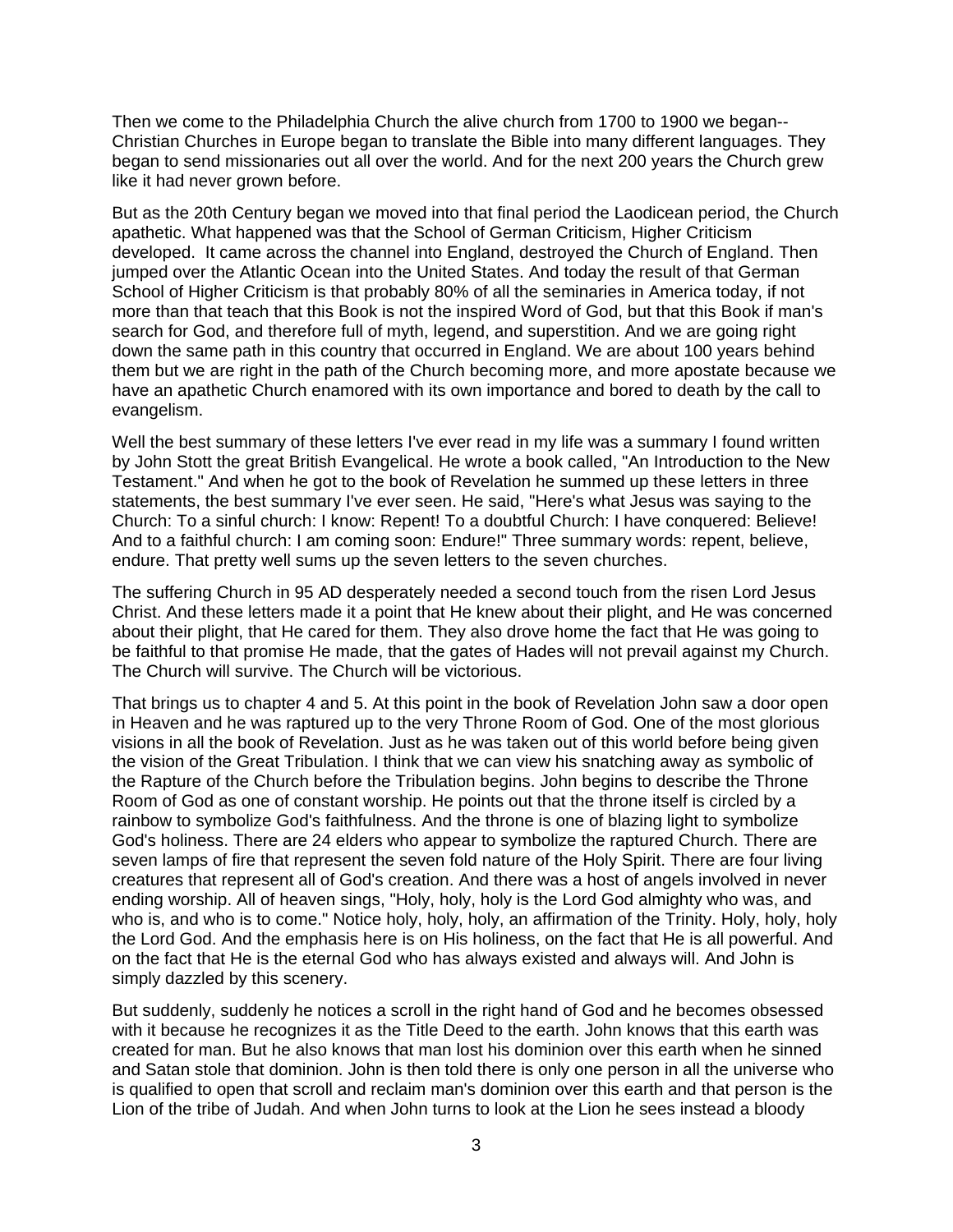Lamb with seven horns, and seven eyes, representing perfect wisdom and perfect power. And John realizes that the Lamb and the Lion are symbols of Jesus who came first as a suffering Lamb and will return as a conquering Lion. At this point Jesus suddenly steps up, takes the scroll from God's hand. And when this happens all of heaven breaks forth in celebration singing these words, "Worthy are You," speaking of Jesus. "Worthy are You to take the scroll and to break its seals for You were slain and purchased for God with Your blood from every tribe, and tongue, and people, and nation and You have made them to be a kingdom and priest to our God. And they," you and I, "will reign upon the earth." Oh, what a day that's going to be when we reign with the Lord Jesus Christ.

#### **Part 2**

**Dr. Reagan:** At that point in my presentation I launched into a survey of the Tribulation of seven years when God is going to pour out His wrath on those who have rejected His grace and mercy. He is also going to destroy the kingdom of the Antichrist during that time. Let's pick up now the story in chapter 19 with the return of Jesus.

Which brings us to the glorious climax of the Book of Revelation and chapters 19 and 20 when Jesus returns. The Antichrist himself, and his false prophet are in Israel in the Valley of Armageddon with a vast army. I think waiting to battle the rebel armies of Asia. It is at this moment that Jesus breaks from the heavens, returning to earth with the Church and His angels. Yes, I said with the Church. Let me tell you something folks I believe with all my heart on the day that Jesus Christ returns we will be with Him. We will be there as glorified Saints, 100's of millions of us hovering in the heavens on the ground. He was there once before. He was there once before. He got on a donkey. He rode down the Kidron Valley. It was filled with people, filled with people. They had heard about this miracle worker who had resurrected Lazarus from the dead. And they waved palm branches and they cried out, "Hosanna to the Son of David. Hosanna to the Son of God." And a week later the same crowd, "Crucify Him! Crucify Him!" But He is going to relive that moment. He is coming back to the Mount of Olives. He's coming with you and me. When His foot touches that mountain we are going to see it break in half. We are going to see Him ride down that Kidron Valley once again this time on a white war charger, the symbol of a victorious general. He is going to ride up to that Eastern Gate in Psalm 24 it says that when He rides up the gate, the gate is going to cry out, "Come on in King of Glory." And it is going to blow open and He is going to go up on that Temple Mount and He is going to be coroneted King of Kings and Lord of Lords. And we are going to be there to shout, "Hosanna to the Son of David. Hosanna to the Son of God." What a day that's going to be. I can hardly wait. Oh, my what a day it's going to be.

Jesus is coming. He is coming as King of Kings. He is coming as Lord of Lords. And all the armies of Armageddon are going to be destroyed in a moment. There really is no Battle of Armageddon. He doesn't send an army out against the Antichrist and his armies. It says He speaks a supernatural word, and when He speaks it. It says, "The eyeballs melt in their sockets. The tongues melt in their mouth. Their skin falls from their bodies." There is no wonder that that valley is going to be filled with blood to the horses bridle for a period of 200 miles because the people are going to be instantly destroyed. Jesus doesn't fight anybody. He simply speaks the word. Remember this is the one who spoke the word and the whole universe came into existence. And He will speak the word and the Antichrist will be destroyed.

At that point the Lord is going to proceed to put the Antichrist and the False Prophet into the Lake of Fire, which is Hell. And Jesus will proceed to take Satan and bind him in a pit for 1,000 years. And at that point Jesus will judge all those who are left alive at the end of the Tribulation;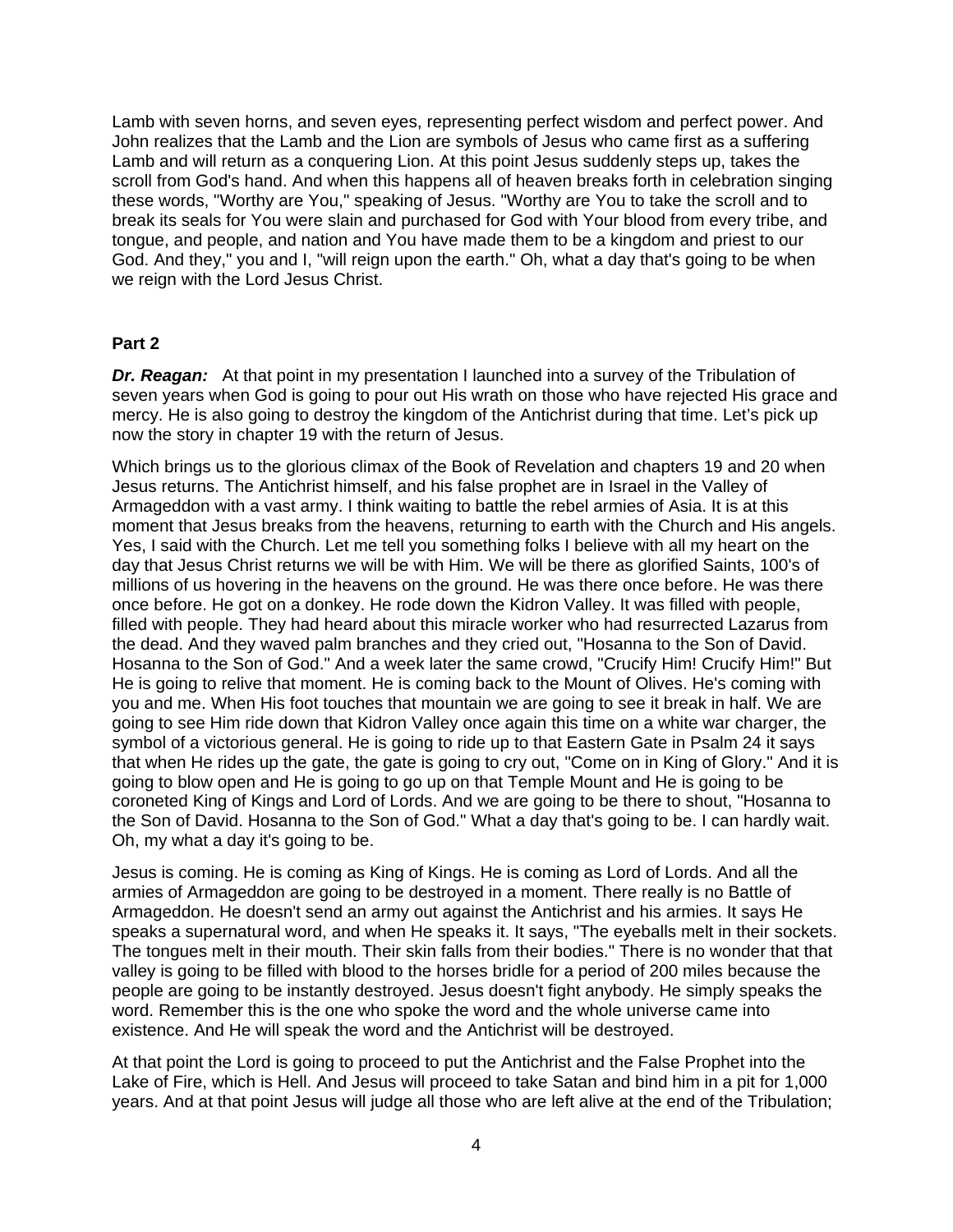all of those who live to the end of that period will be judged. They will be judged to whether or not they have accepted Him as Lord and Savior, and are therefore eligible to enter into the Millennium in the flesh. Most will not, but there will be those who will enter the Millennium in the flesh. And from that small group the population of the world will begin to grow once again, because we are told in the book of Isaiah that during the Millennium people's life spans are going to returned to what they were at the beginning of time. It says people will live as long as a tree. I think most people who go into the Millennium in the flesh will live the entire period of the Millennium. The Lord will then establish His worldwide reign. He will reign from Mount Zion in Jerusalem. And the redeemed, you and I in our glorified bodies are going to be scattered all over this world to reign with Him over those in the flesh. The world will be flooded with peace, righteousness, and justice.

I love this artist idea of what the Millennial Kingdom is like. We are told that when Jesus comes back the greatest earthquake in history is going to occur. It says every mountain will be lowered, every valley will be lifted up. The plain of the earth is going to be level. It says every island will be moved. It says the city of Jerusalem will be lifted up and the implication is it is going to be the highest point on planet earth. The City of Jerusalem is lifted up. The glory of Jesus Christ is emanating from that as He reigns as King of Kings and Lord of Lords over all the earth. The peoples of the earth are going there to worship the King. On the left you've got a man beating swords into plowshares. In the middle you've got the wolf lying down with lamb. On the right you've got a little boy playing with a cobra because no longer are they poisonous. Nature is redeemed. The wolf as I say lies down with the lamb. The lion eats straw with the ox. Children play with cobras. There is perfect peace within all of God's kingdom between man and between the animal kingdom.

At the end of that 1,000 years Satan is going to be released and he is going to successfully tempt many of those in the flesh to join him in revolting against the reign of Jesus Christ. I've often had people say, "How can that be? How can you live for a 1,000 years in perfect peace, righteousness, and justice under Jesus Christ and then revolt at the end?" Well folks, have you ever stopped to think what it would be like to live in the flesh under the rule of the rod of iron? All those in the flesh are still going to be in the flesh, they are still going to have all those fleshly desires. They are going to have a little promiscuous sex over here, and some booze over here, and some gambling over here and all of this sort of thing. But they are going to know that justice will be swift and it will be sure. He is going to rule with a rod of iron. You step out of line, you are arrested. You are taken before a judge in a glorified body. He gives a decision and there is no appeal because the decision is perfect, justice is swift, justice is certain. And so what happens is that those who have that rebellious spirit are saying all through that period of time, "We love you Jesus," while gritting their teeth. But at the end Satan is going to pull that rebellion out, and say, "Let's got get that joker in Jerusalem." And the sad thing is that after 1,000 years of perfect peace, righteousness and justice the majority of those probably in the flesh, probably the majority are going to rebel against the Lord Jesus Christ and march on Jerusalem to destroy the City of Jerusalem. It is going to prove, what God is going to do here is He is going to prove once and for all that humanism is false. Humanism teaches that man is basically good. The Bible says no. Humanism teaches that man can be perfected with education and with the proper social environment. All you've got to do is give a man a guaranteed job and a nice home, and a nice car and you will revolutionize him. No, you don't. The only way you can change human nature is you've got to have the Holy Spirit residing inside of you. And God is going to show that one last time. Let me tell you we are going in cycle here. History begins with two people in a perfect society and they rebel against God. It ends with all of humanity in a perfect society and they rise up and rebel against God. Man hasn't changed one bit. Satan and his rebels are going to be defeated. Satan will be cast into the Lake of Fire to be tormented forever, together with his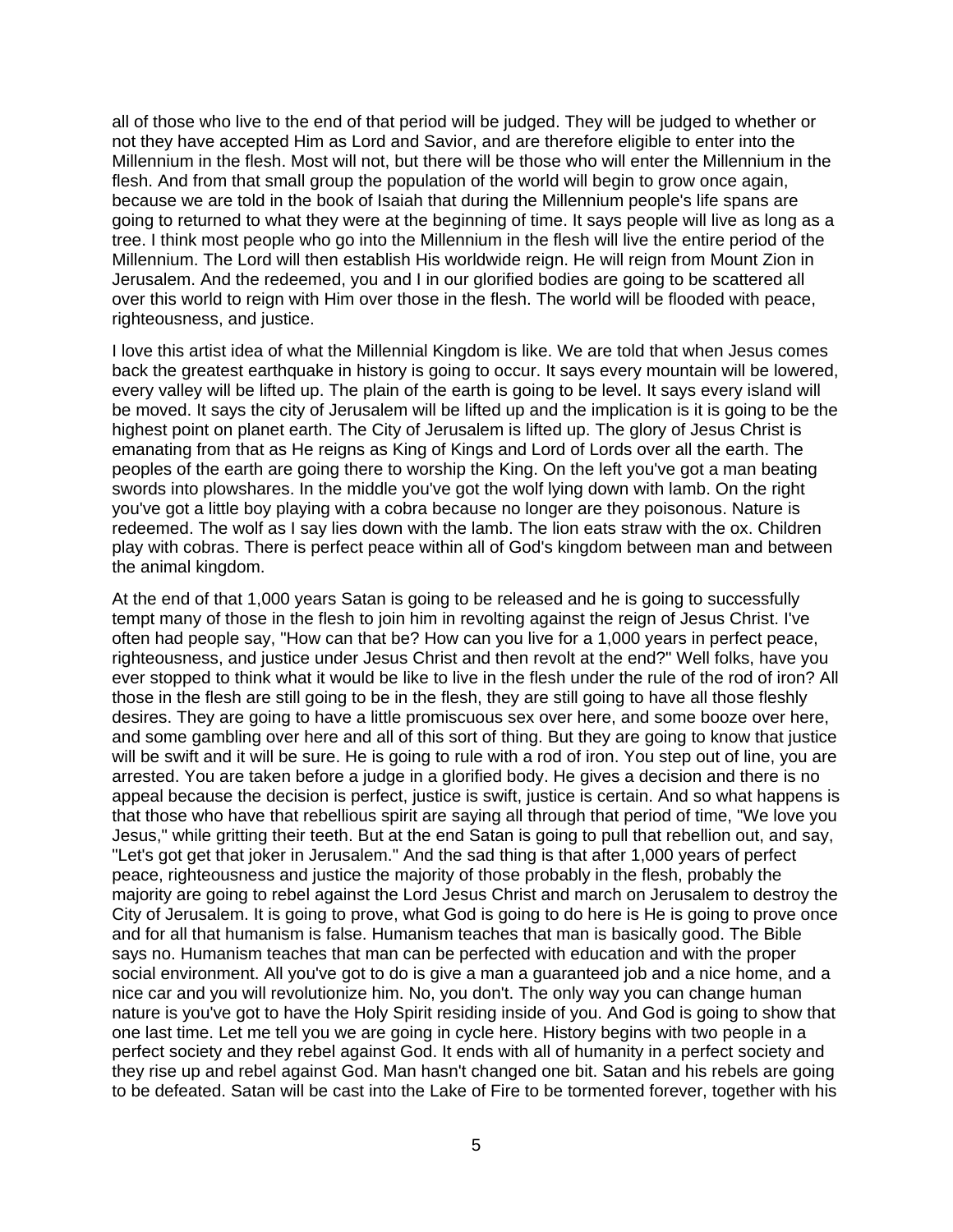demonic hordes, the Antichrist and the False Prophet. And at this point the redeemed, you and I we are going to be removed from this earth. We are going to be put in that New Jerusalem that Jesus is preparing for His Saints right now. And then I think we are from that point are going to watch some events. I think we are going to see this one, all the redeemed who have died outside of a faith relationship with God are going to be resurrected and they are going to be judged at what the Bible calls the Great White Throne Judgment. I think we'll watch that judgment. And each one of them will step before the Lord and they will be judged of their works to determine their eternal destiny. And since no one can be justified by works all of them will be condemned to Hell. It is a judgment of the damned, as people try to justify themselves by their works to cover their sins.

This brings us to chapters 21 and 22 the eternal state. At that point when the Great White Throne Judgment is finished God is going to consume this earth with fire and all the pollution of Satan's last revolt is going to be burned away. And out of that fiery inferno is going to come a new earth, a perfected earth. Oh, my it is going to be so wonderful. We are told that we will then be lowered down to this earth, to this new earth. We will be lowered down inside that New Jerusalem, and God Himself will come down to earth to live among us. We always think about going to Heaven and living with God forever, the Bible doesn't teach that. It teaches God comes to earth and He lives among us forever, and we live in glorified bodies on a new earth in the presence of Almighty God. We are going to have intimate fellowship with our Creator forever, and ever. It says we will see the face of God. That's intimacy. I can hardly wait.

Well, what is the message of the Book of Revelation? The message is summed up at the very beginning of the book in chapter 1 verse 7, "Behold He is coming with the clouds and every eye will see Him, even those who pierced Him. And all the tribes of the earth will mourn over Him. Even so amen." And this message is reaffirmed at the end of the book. In chapter 22 verse 20 were the last words of Jesus spoken on this earth are, "Behold, I am coming quickly and my reward is with me to render to every man according to what he has done." Those words were spoken by Jesus 2,000 years ago on the Isle of Patmos. But keep in mind that to the Lord a 1,000 years is like a day. As God sees time those words were spoken two days ago.

And as we await the Lord's return the book of Revelation tells us there are four things that we are to do. So use this is a spiritual mirror and see if you are doing these four things as you wait for the coming of the Lord. First obey. "Blessed is he who heeds the words of the prophecy of this book." Not just the one who reads it but the one who heeds it. Are you obeying? We are to live our lives in obedience to the Lord. Jesus is to be Lord of everything in our lives. I often tell people the Holy Spirit today is calling us to commit our lives to holiness. That sounds so theological. In practical terms here's what it means go home and sit down take a piece of paper draw a line down the middle and list all the activities of your life on the left side. What I eat. What I drink. What I watch on television. The movies I go to see. The music I listen to. The vacation places I go to. Just everything. And on the other side write whether or not Jesus is Lord of that? Is He Lord of your music? Is He Lord of your TV? Is He Lord of your movies? Because you are going to find some things that He's not Lord of. It is a daily struggle. But that is what holiness is all about, making Jesus Lord of everything in your life, and that is what this is talking about.

Number two we are to worship. As you heed the words of this book worship God we are told. And let me tell you something folks, that means more than just the celebratory type of congregational worship that we have been having here as we have sung along with this wonderful quartet and listen to them sing. As we go to church and we are involved in great worship services. Yes, it means that but it means more than that because the ultimate worship